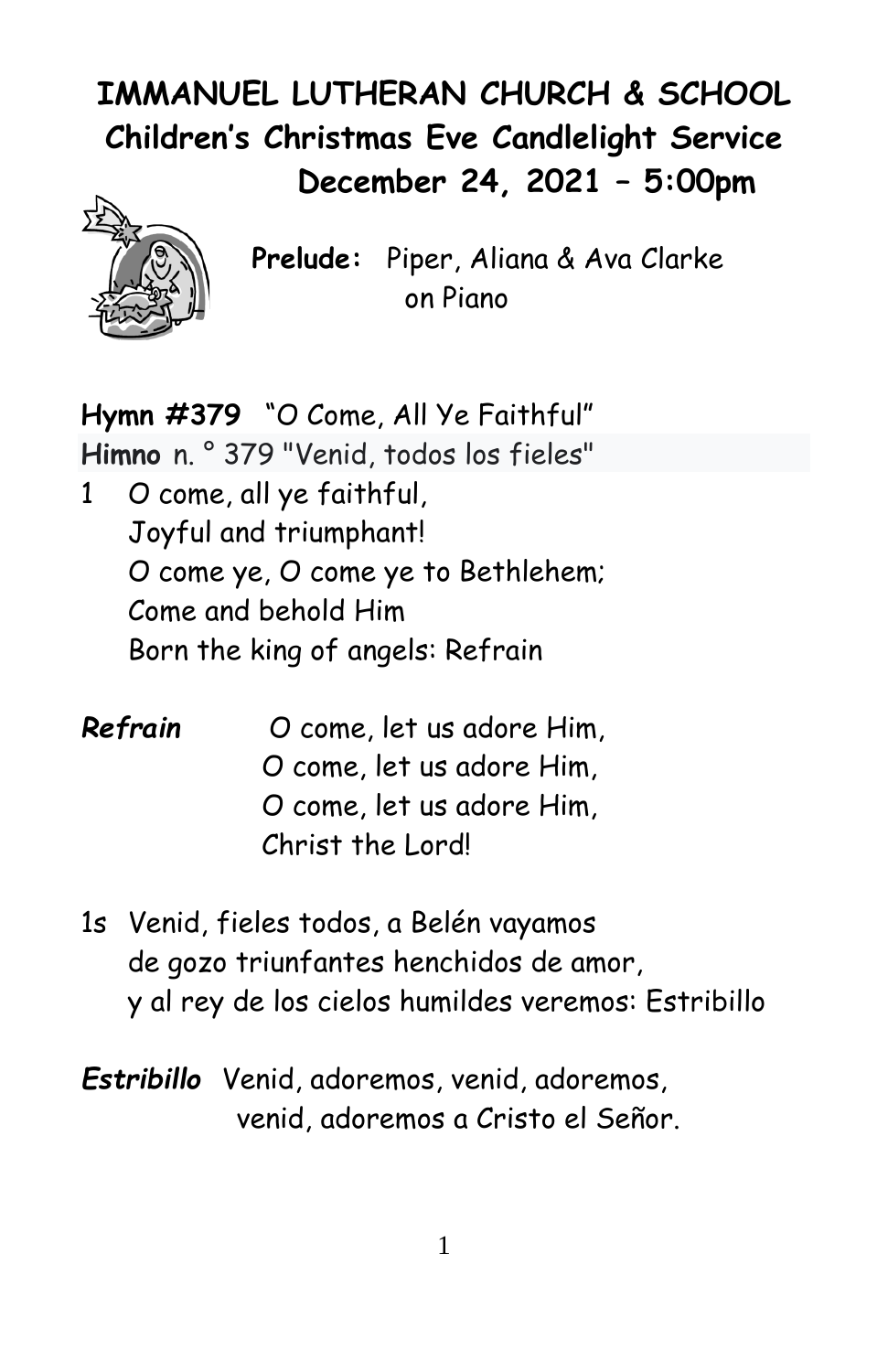- 2 Highest, most holy, Light of Light eternal, Born of a virgin, a mortal He comes; Son of the Father Now in flesh appearing! Refrain
- 2s En pobre pesebre yace él reclinado, al hombre ofreciendo eternal salvación, el santo Mesías, el Verbo humanado: Estribillo
- 3 Sing, choirs of angels, Sing in exultation, Sing, all ye citizens of heaven above! Glory to God In the highest: Refrain
- 3s Cantad jubilosas, celestes criaturas: resuenen los cielos con vuestra canción,

¡Al Dios bondadoso gloria en las alturas! Estribillo Text: Public domain

### **Invocation:**

P:In the name of the Father and of the Son and of the Holy Spirit.

**C: Amen.**

**Invocación:**

P: En el nombre del Padre y del Hijo y del Espíritu Santo.

**C: Amén.**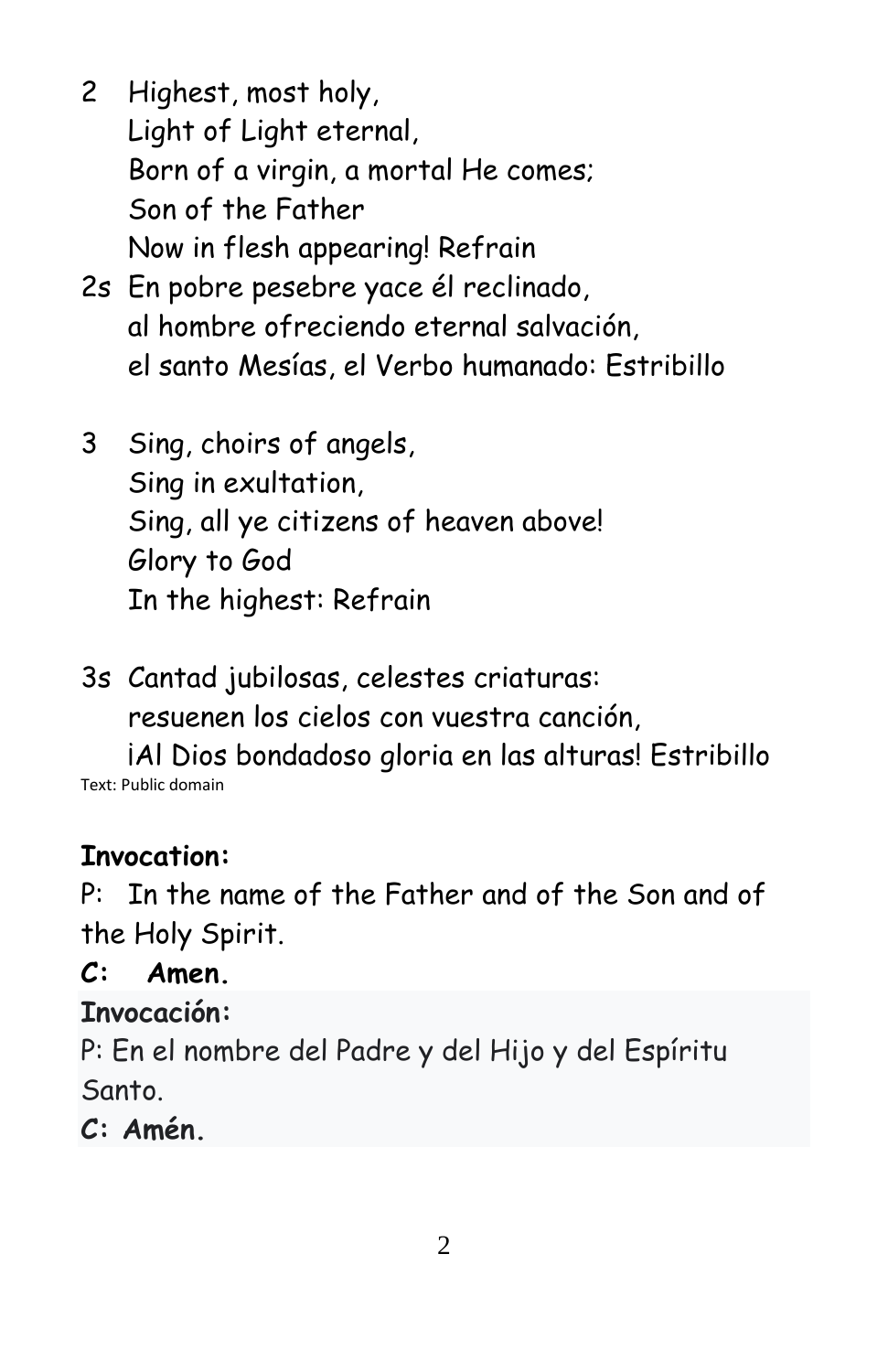**Readings with Children – English/Spanish Lecturas con niños - Inglés / Español**

**Gospel Reading –** The Birth of Jesus - *Luke 2:1-20* P: This is the Gospel of our Lord. **C: Praise to you, O Christ! Lectura del Evangelio -** El nacimiento de Jesus-  *Lucas 2:1-20* P: Este es el Evangelio de nuestro Señor. **C: ¡Alabado seas, oh Cristo!**

#### **Children sing:**

María tuvo un bebé, sí Señor El niño pequeño de Belén nació para nosotros.

Vamos a contar acerca de Jesús en cada lugar al que vayamos.

**Homily/Homilía:** Pastor Miguel – In English and Spanish

**Offering and Prayers / Ofrendas y oraciones**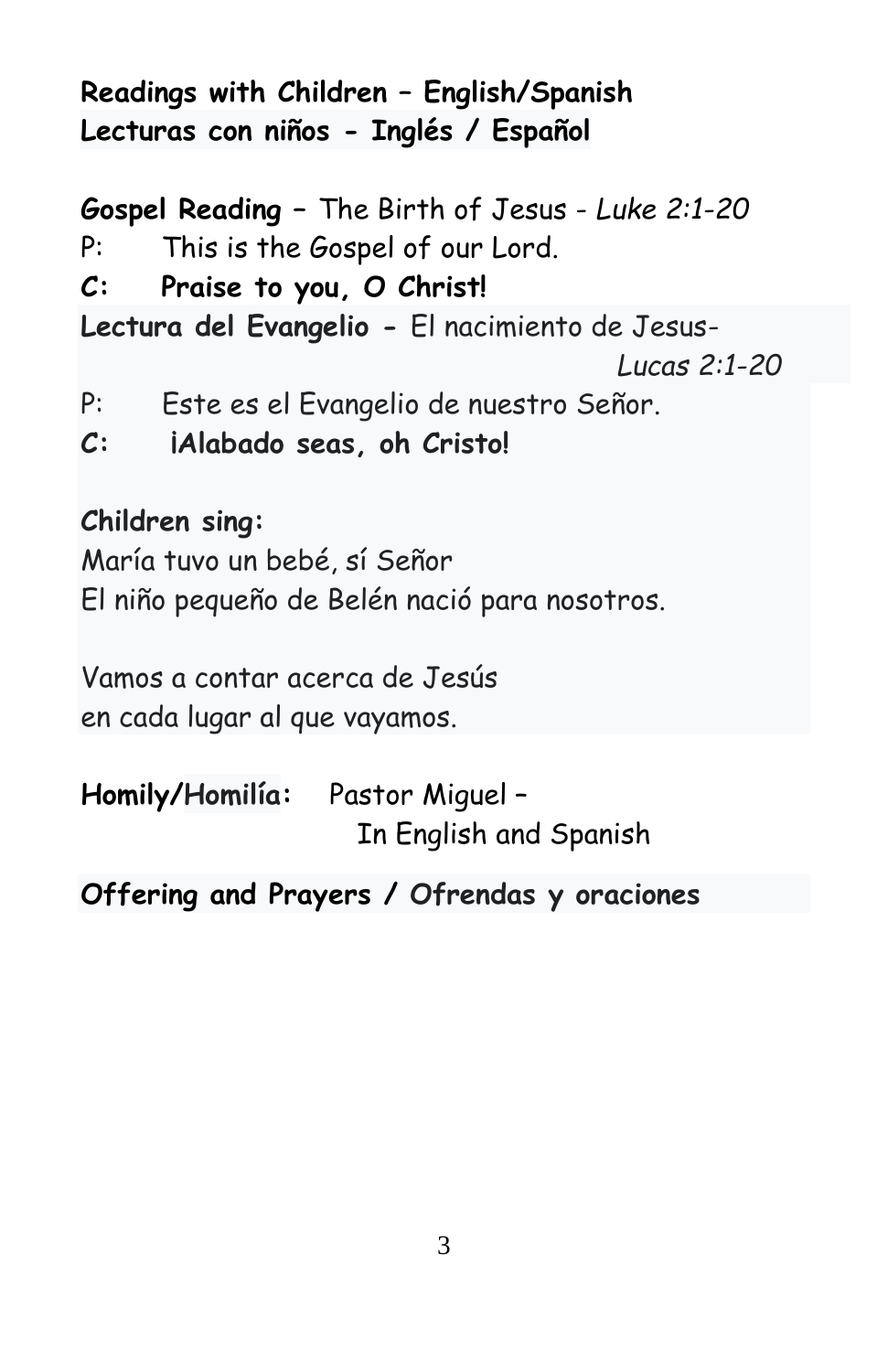**Collect:** 

- P: Let us Pray.
- **C: O God, You make us glad with the yearly remembrance of the birth of Your onlybegotten Son, Jesus Christ. Grant that as we joyfully receive Him as our Redeemer, we may with sure confidence behold Him when He comes to be our Judge; through the same Jesus Christ, our Lord, who lives and reigns with You and the Holy Spirit, one God, now and forever.**

**Recoger:**

- P: Oremos.
- **C: Oh Dios, nos alegras con el recuerdo anual del nacimiento de tu Hijo unigénito, Jesucristo. Concédenos que al recibirlo con gozo como nuestro Redentor, podamos contemplarlo con seguridad y confianza cuando venga a ser nuestro Juez; por el mismo Jesucristo, nuestro Señor, que vive y reina contigo y el Espíritu Santo, un solo Dios, ahora y por los siglos.**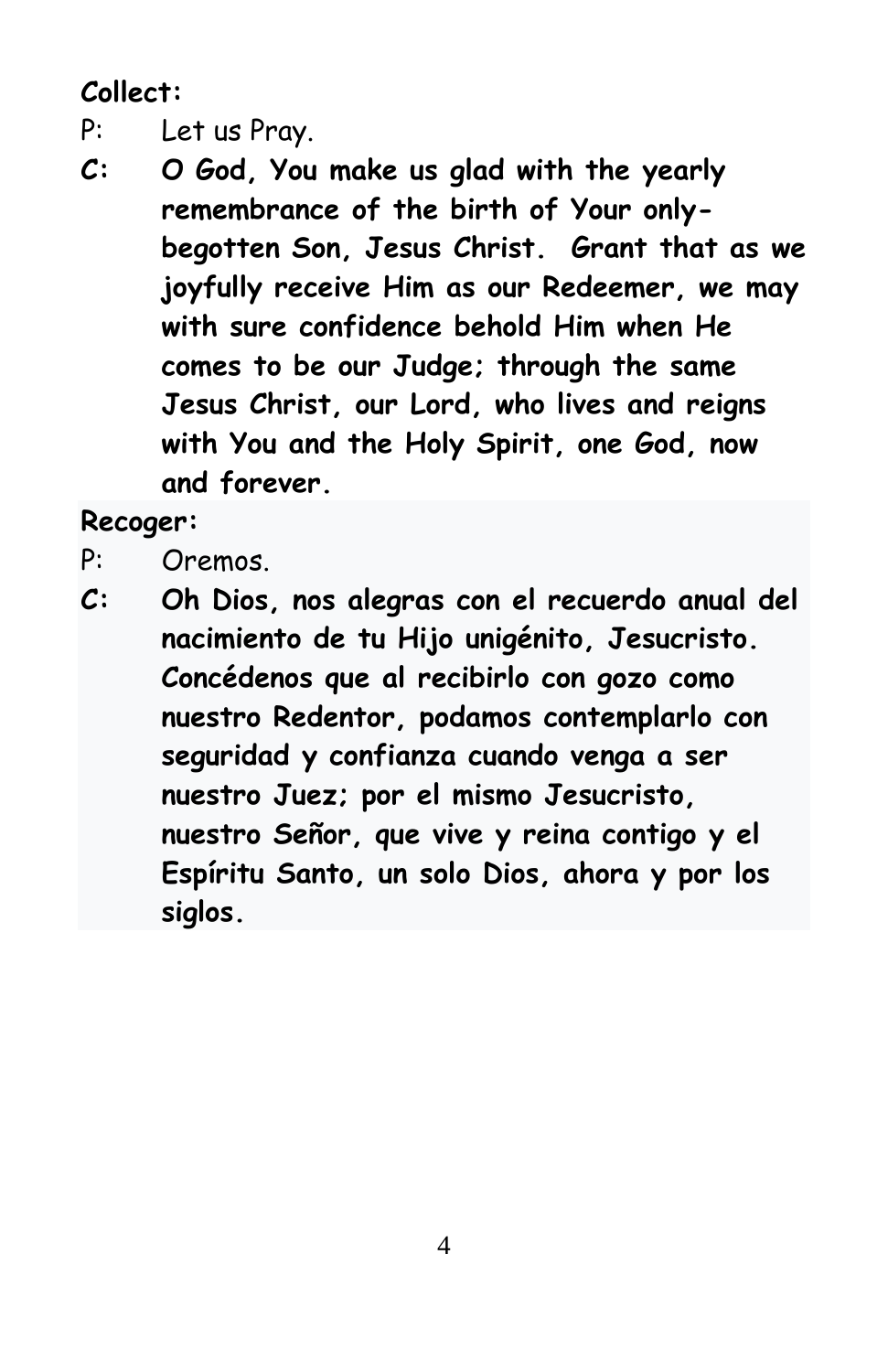**Hymn: #363** Silent Night, Holy Night w/candles

**Himno: # 363** Noche de paz con velas

- 1 Silent night, holy night! All is calm, all is bright Round yon virgin mother and child. Holy Infant, so tender and mild, Sleep in heavenly peace, Sleep in heavenly peace.
- 1s iNoche de paz, noche de amor! Todo duerme en derredor. Entre los astros que esparcen su luz, bella anunciando al niñito Jesús brilla la estrella de paz, brilla la estrella de paz.
- 2 Silent night, holy night! Shepherds quake at the sight; Glories stream from heaven afar, Heav'nly hosts sing, Alleluia! Christ, the Savior, is born! Christ, the Savior, is born!
- 2s iNoche de paz, noche de amor! Oye humilde el fiel pastor coros celestes que anuncian salud, gracias y glorias en gran plenitud, por nuestro buen Redentor, por nuestro buen Redentor.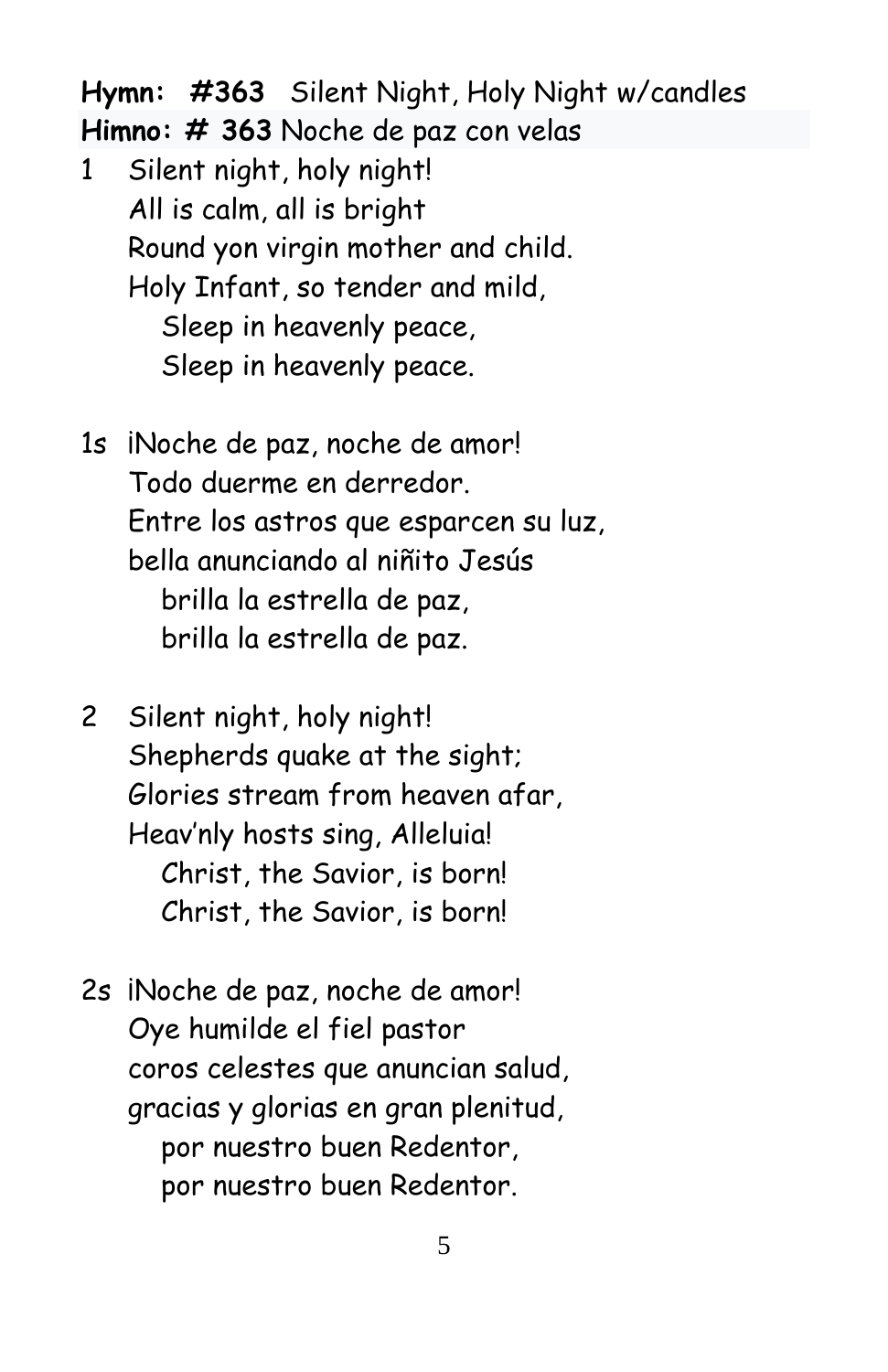- 3 Silent night, holy night! Son of God, love's pure light Radiant beams from Thy holy face With the dawn of redeeming grace, Jesus, Lord, at Thy birth, Jesus, Lord, at Thy birth.
- 3s ¡Noche de paz, noche de amor! Ved qué bello resplandor luce en el rostro del niño Jesús en el pesebre, del mundo la luz, astro de eterno fulgor, astro de eterno fulgor. Text: Public domain

**Benediction:**

- P The Lord Bless you and keep you. The Lord make His face shine upon you and be gracious unto you. The Lord lift up His countenance upon you and give you peace.
- **C Amen!**

**Bendición:**

- P El Señor te bendiga y te guarde. El Señor haga resplandecer su rostro sobre ti y tenga piedad de ti. El Señor alce su rostro sobre ti y te conceda la paz.
- **C ¡Amén!**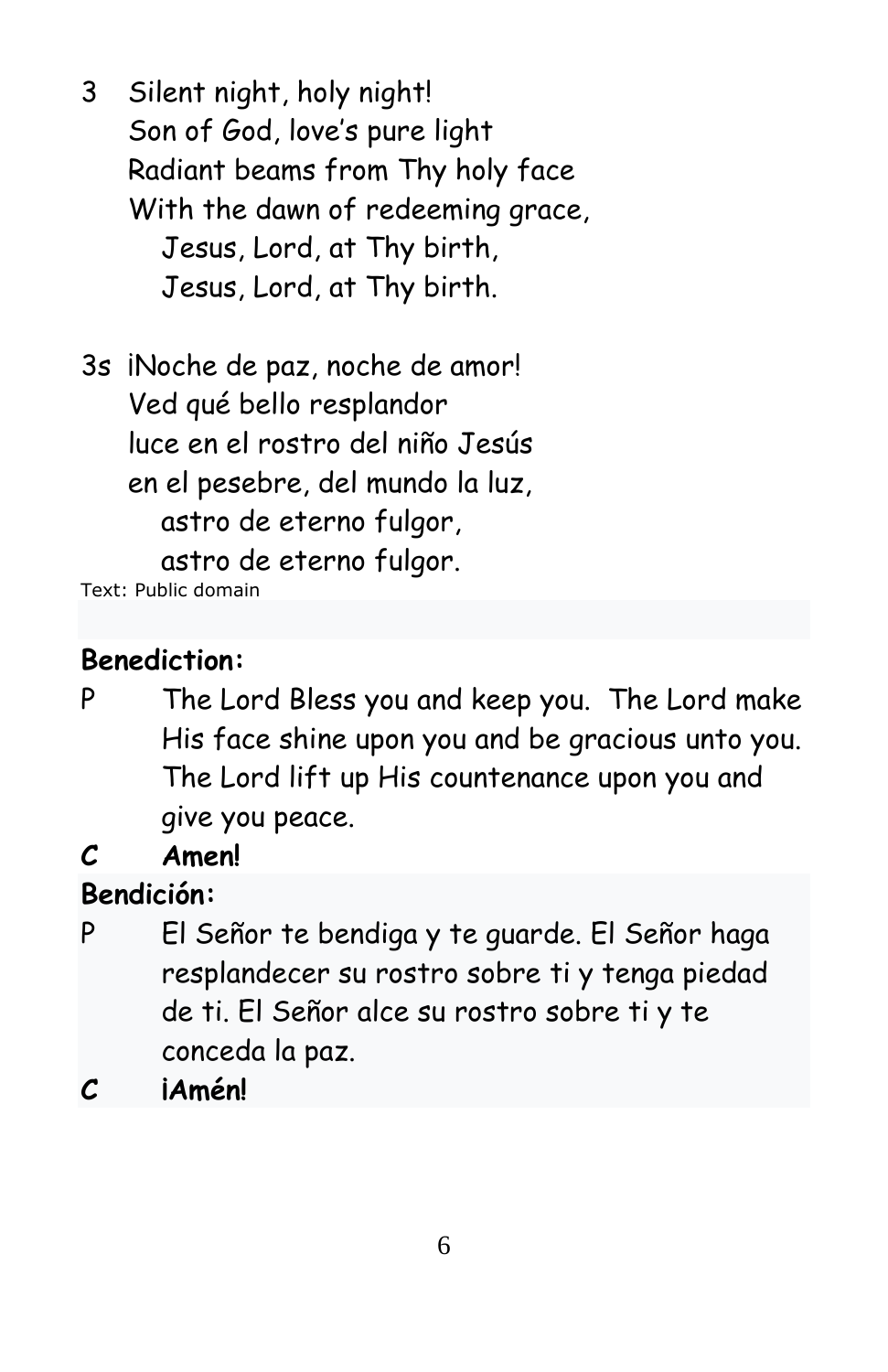**Hymn #388** Go Tell It on the Mountain Vé, Dilo en la Montaña

- *Refrain* Go tell it on the mountain, Over the hills and ev'rywhere; Go tell it on the mountain That Jesus Christ is born!
- *Estribillo* Vé, dilo en la montaña, Sobre los montes por doquier Vé, dilo en la montaña Que Cristo ya nació
- 1 While shepherds kept their watching O'er silent flocks by night, Behold, throughout the heavens There shone a holy light. *Refrain*
- 1. Pastores, sus rebaños De noche al cuidar, Con gran sorpresa vieron Gloriosa luz brillar *Estribillo*
- 2 The shepherds feared and trembled When lo, above the earth Rang out the angel chorus That hailed our Savior's birth. *Refrain*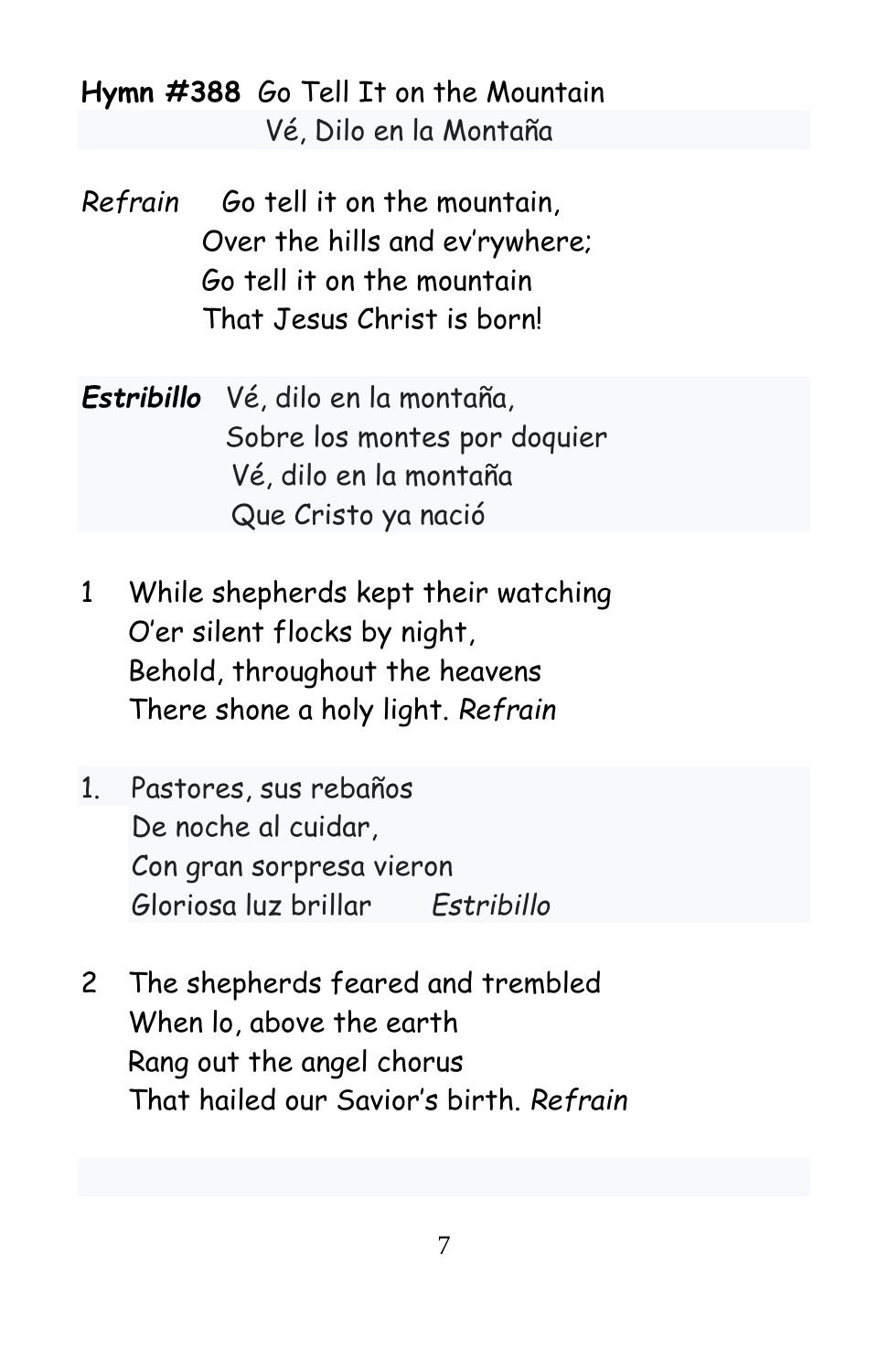- 2 Después muy asombrados Oyeron un cantar De ángeles en coro Las nuevas proclamar. *Estribillo*
- 3 Down in a lonely manger The humble Christ was born; And God sent us salvation That blessèd Christmas morn. *Refrain*
- 3 En un pesebre humilde El Cristo ya nació De Dios amor sublime Al mundo descendió. *Estribillo*

Text: Public domain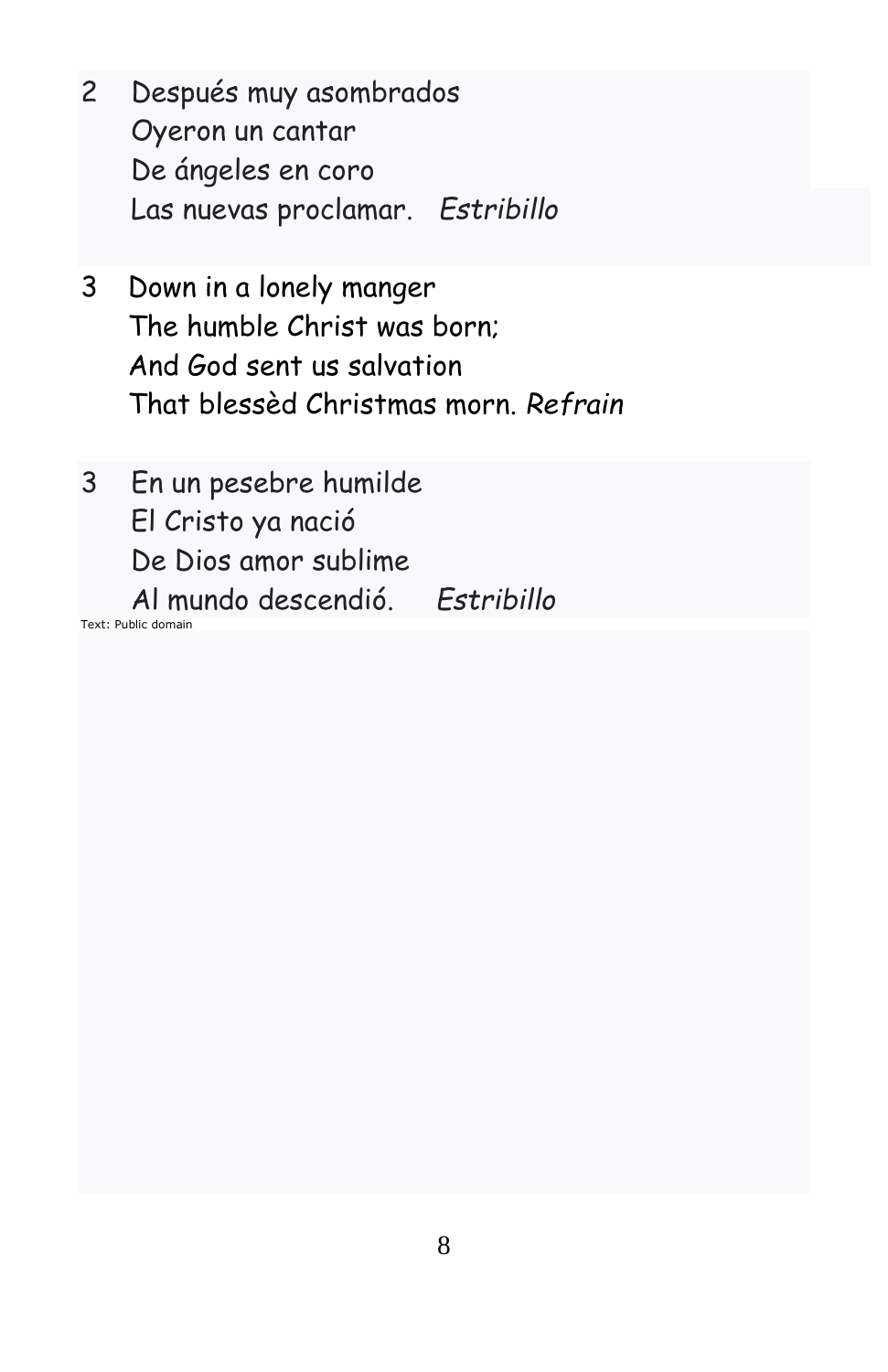*PRAYER FOR CHRISTMAS EVE*

*O Almighty God, you have made this night to shine with the brightness of the true Light, Jesus Christ, your only Son. Give us great joy in the angels' message of peace on earth and lead each of us to receive Jesus as God-withus, our Emmanuel. This we ask for his love's sake. Amen*

#### *ORACIÓN DE NAVIDAD*

*Oh Dios Todopoderoso, has hecho brillar esta noche con el resplandor de la verdadera Luz, Jesucristo, tu único Hijo. Danos un gran gozo en el mensaje de paz de los ángeles en la tierra y guíanos a cada uno de nosotros a recibir a Jesús como Dios con nosotros, nuestro Emmanuel. Te lo pedimos por amor a él. amén*

## **Holiday Service Schedule**

**Christmas Eve**

7:00pm Candlelight

**Christmas Day** 10am service —Communion

**Sundays – December 26th & January 2 nd** 10am Communion 11:30am Santo Servico No Bible Study or Sunday School